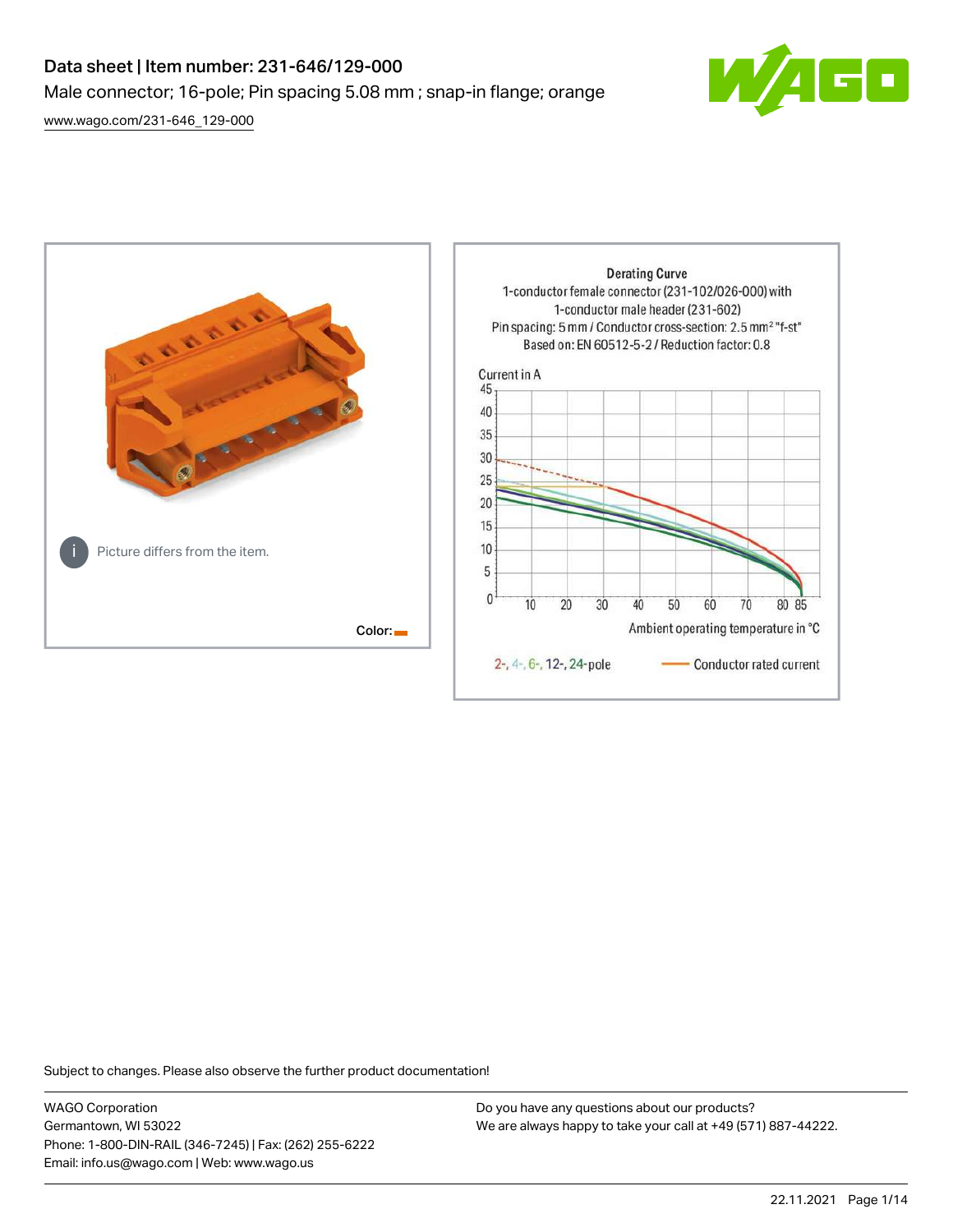



## Item description

- $\blacksquare$ Universal connection for all conductor types
- $\blacksquare$ Easy cable pre-assembly and on-unit wiring via vertical and horizontal CAGE CLAMP® actuation
- $\blacksquare$ For wire-to-wire and board-to-wire connections
- $\blacksquare$ Versions available with snap-in mounting feet or flanges for panel or through-panel mounting
- П With coding fingers

## Data Notes

Safety information 1 The MCS – MULTI CONNECTION SYSTEM includes connectors without breaking capacity in accordance with DIN EN 61984. When

Subject to changes. Please also observe the further product documentation!  $\mathbf{u}$ 

WAGO Corporation Germantown, WI 53022 Phone: 1-800-DIN-RAIL (346-7245) | Fax: (262) 255-6222 Email: info.us@wago.com | Web: www.wago.us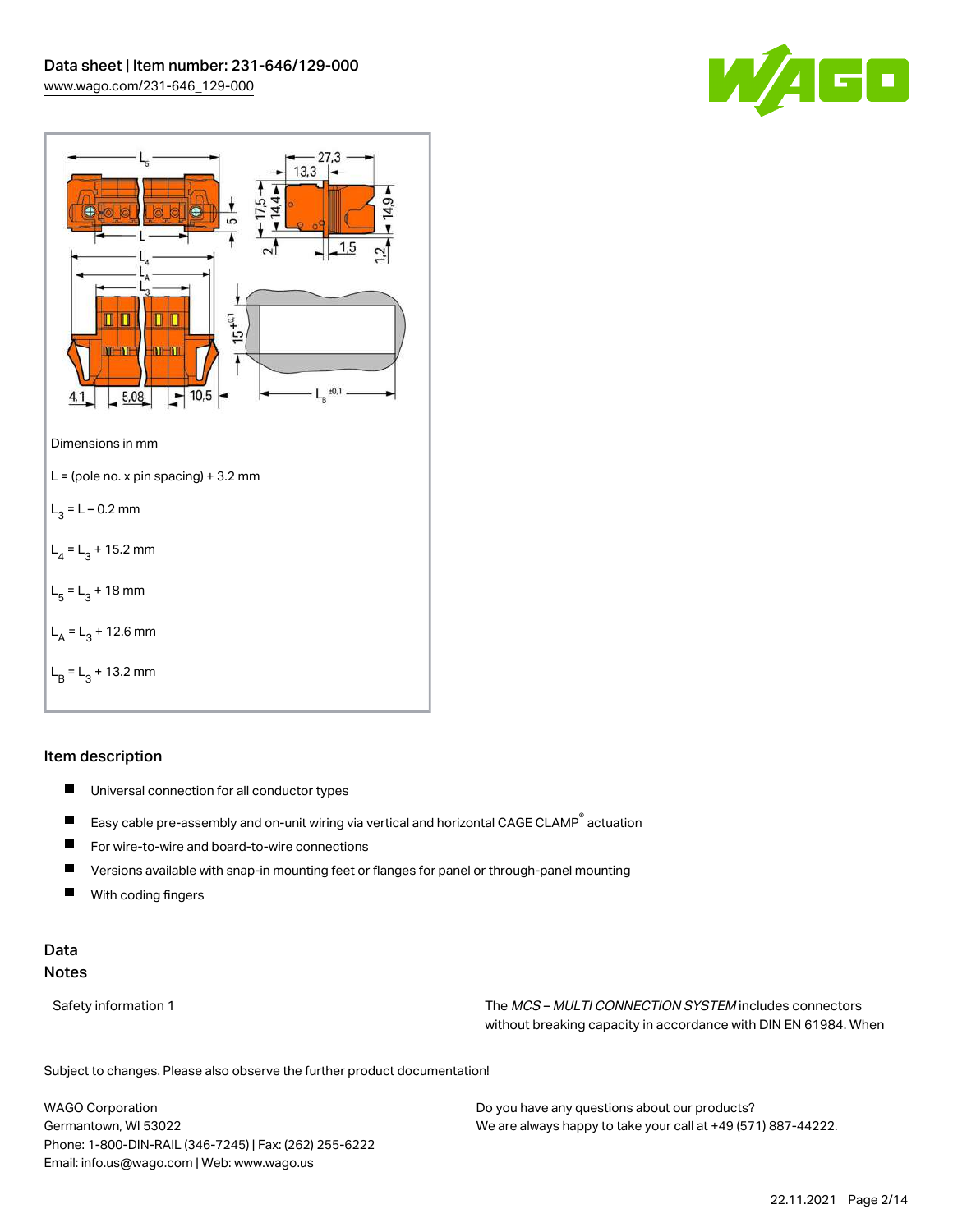

| unmated.                                                         |
|------------------------------------------------------------------|
| ensure header pins, which can be touched, are not live when      |
| /disconnected when live or under load. The circuit design should |
| used as intended, these connectors must not be connected         |

| Variants: | Other pole numbers                                               |
|-----------|------------------------------------------------------------------|
|           | Gold-plated or partially gold-plated contact surfaces            |
|           | Other versions (or variants) can be requested from WAGO Sales or |
|           | configured at https://configurator.wago.com/                     |

## Electrical data

## IEC Approvals

| Ratings per                 | IEC/EN 60664-1                                                       |
|-----------------------------|----------------------------------------------------------------------|
| Rated voltage (III / 3)     | 320 V                                                                |
| Rated surge voltage (III/3) | 4 <sub>kV</sub>                                                      |
| Rated voltage (III/2)       | 320 V                                                                |
| Rated surge voltage (III/2) | 4 <sub>k</sub> V                                                     |
| Nominal voltage (II/2)      | 630 V                                                                |
| Rated surge voltage (II/2)  | 4 <sub>k</sub> V                                                     |
| Rated current               | 12A                                                                  |
| Legend (ratings)            | (III / 2) $\triangleq$ Overvoltage category III / Pollution degree 2 |

## UL Approvals

| Approvals per                  | UL 1059 |
|--------------------------------|---------|
| Rated voltage UL (Use Group B) | 300 V   |
| Rated current UL (Use Group B) | 15A     |
| Rated voltage UL (Use Group D) | 300 V   |
| Rated current UL (Use Group D) | 10 A    |

## Ratings per UL

| Rated voltage UL 1977 | 600 V |
|-----------------------|-------|
| Rated current UL 1977 |       |

## CSA Approvals

| Approvals per                   | <b>CSA</b> |
|---------------------------------|------------|
| Rated voltage CSA (Use Group B) | 300 V      |
| Rated current CSA (Use Group B) | 15 A       |
| Rated voltage CSA (Use Group D) | 300 V      |

Subject to changes. Please also observe the further product documentation!

| <b>WAGO Corporation</b>                                | Do you have any questions about our products?                 |
|--------------------------------------------------------|---------------------------------------------------------------|
| Germantown, WI 53022                                   | We are always happy to take your call at +49 (571) 887-44222. |
| Phone: 1-800-DIN-RAIL (346-7245)   Fax: (262) 255-6222 |                                                               |
| Email: info.us@wago.com   Web: www.wago.us             |                                                               |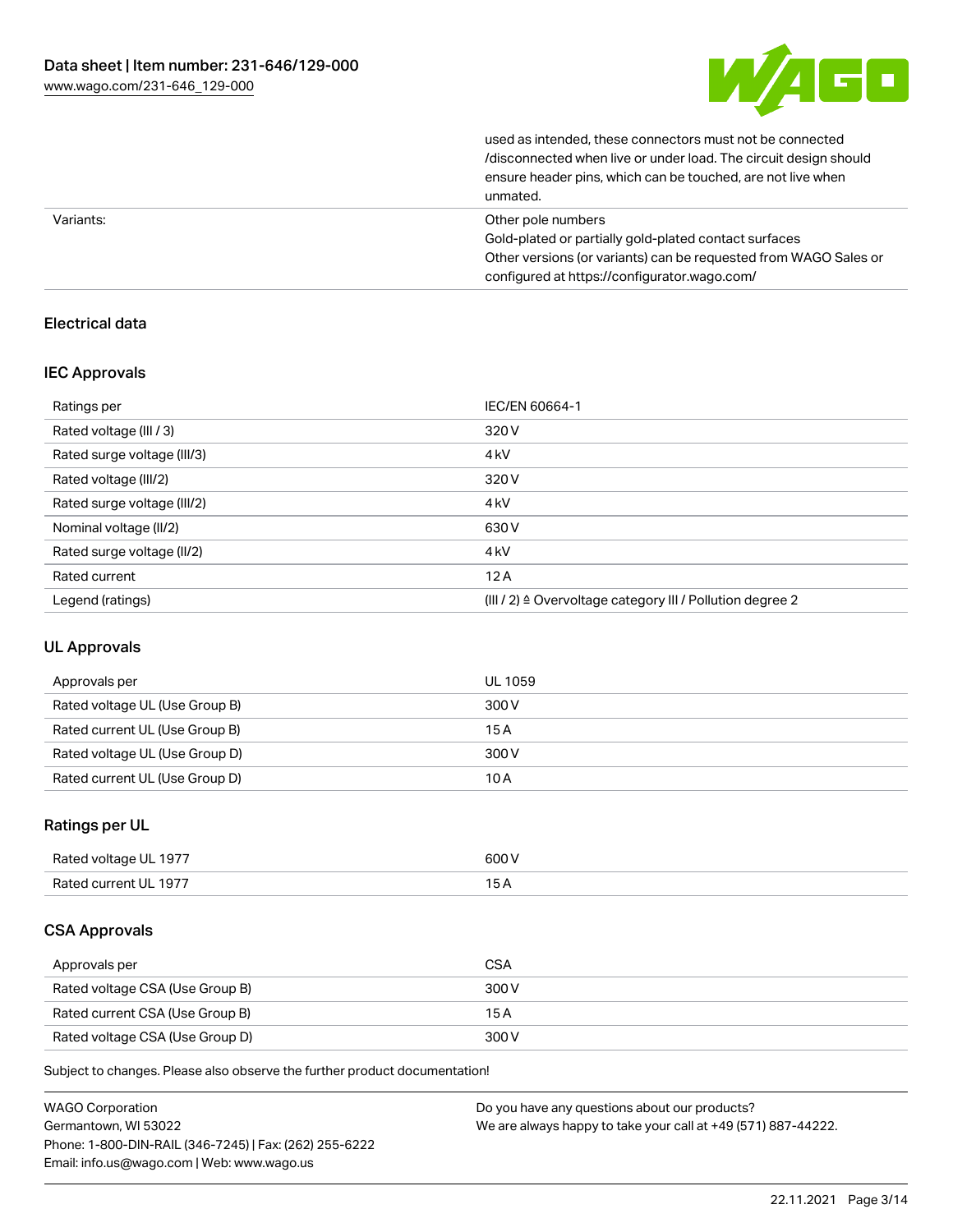**WA** GO

| Rated current CSA (Use Group D) | 10 A |  |
|---------------------------------|------|--|
|                                 |      |  |

## Connection data

| Total number of connection points | 16 |
|-----------------------------------|----|
| Total number of potentials        | 16 |
| Number of connection types        |    |
| Number of levels                  |    |

#### Connection 1

| Connection technology                             | CAGE CLAMP <sup>®</sup>                 |
|---------------------------------------------------|-----------------------------------------|
| Actuation type                                    | Operating tool                          |
| Solid conductor                                   | $0.082.5$ mm <sup>2</sup> / 28  12 AWG  |
| Fine-stranded conductor                           | $0.08$ 2.5 mm <sup>2</sup> / 28  12 AWG |
| Fine-stranded conductor; with insulated ferrule   | $0.251.5$ mm <sup>2</sup>               |
| Fine-stranded conductor; with uninsulated ferrule | $0.252.5$ mm <sup>2</sup>               |
| Strip length                                      | $89$ mm / 0.31  0.35 inch               |
| Number of poles                                   | 16                                      |
| Conductor entry direction to mating direction     | 0°                                      |

# Physical data

| Pin spacing | 5.08 mm / 0.2 inch     |
|-------------|------------------------|
| Width       | 102.28 mm / 4.027 inch |
| Height      | 17.5 mm / 0.689 inch   |
| Depth       | 27.5 mm / 1.083 inch   |

#### Mechanical data

| Housing sheet thickness | $0.5$ 2.5 mm / 0.02  0.098 inch |
|-------------------------|---------------------------------|
| Mounting type           | Snap-in                         |
| Mounting type           | Feed-through mounting           |

#### Plug-in connection

| Contact type (pluggable connector) | Male connector/plug |
|------------------------------------|---------------------|
| Connector (connection type)        | for conductor       |
| Mismating protection               | No                  |
| Locking of plug-in connection      | Threaded flange     |

Subject to changes. Please also observe the further product documentation! Material data

| <b>WAGO Corporation</b>                                | Do you have any questions about our products?                 |
|--------------------------------------------------------|---------------------------------------------------------------|
| Germantown, WI 53022                                   | We are always happy to take your call at +49 (571) 887-44222. |
| Phone: 1-800-DIN-RAIL (346-7245)   Fax: (262) 255-6222 |                                                               |
| Email: info.us@wago.com   Web: www.wago.us             |                                                               |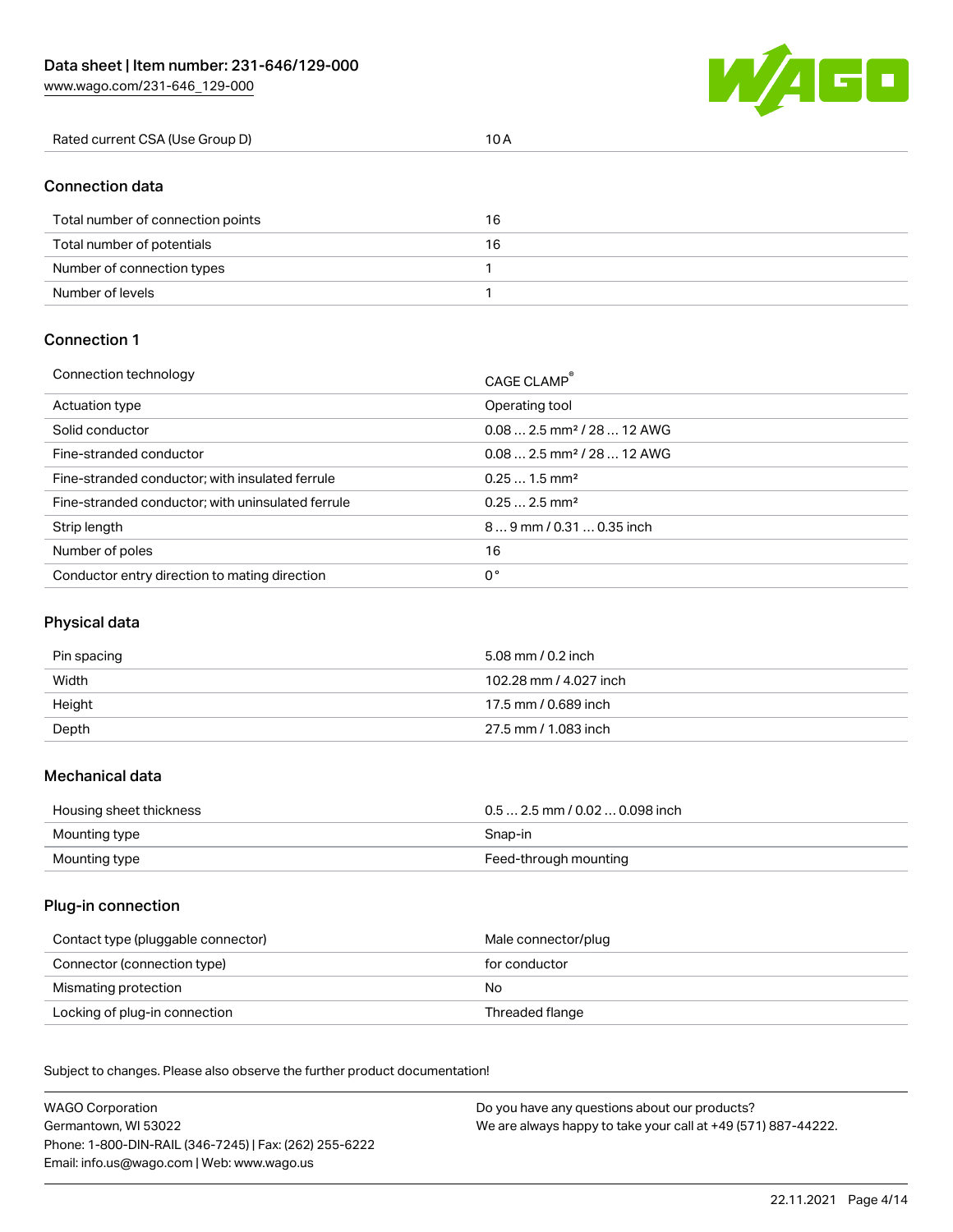

## Material data

| Color                       | orange                                 |
|-----------------------------|----------------------------------------|
| Material group              |                                        |
| Insulation material         | Polyamide (PA66)                       |
| Flammability class per UL94 | V <sub>0</sub>                         |
| Clamping spring material    | Chrome nickel spring steel (CrNi)      |
| Contact material            | Electrolytic copper (E <sub>Cu</sub> ) |
| Contact plating             | tin-plated                             |
| Fire load                   | 0.476 MJ                               |
| Weight                      | 27.5g                                  |

#### Environmental requirements

| Limit temperature range | . +100 ° <sup>∩</sup><br>-60 |
|-------------------------|------------------------------|
|-------------------------|------------------------------|

#### Commercial data

| PU (SPU)              | 10 Stück      |
|-----------------------|---------------|
| Packaging type        | box           |
| Country of origin     | DE            |
| <b>GTIN</b>           | 4050821280095 |
| Customs tariff number | 85366990990   |

#### Approvals / Certificates

#### Country specific Approvals

| Logo | Approval                                     | <b>Additional Approval Text</b> | Certificate<br>name |
|------|----------------------------------------------|---------------------------------|---------------------|
|      | <b>CB</b><br><b>DEKRA Certification B.V.</b> | IEC 61984                       | NL-39756            |
|      | <b>CSA</b><br>DEKRA Certification B.V.       | C <sub>22.2</sub>               | 1466354             |
| EMA  | <b>KEMA/KEUR</b><br>DEKRA Certification B.V. | EN 61984                        | 2190761.01          |

#### Ship Approvals

**Certificate** 

Subject to changes. Please also observe the further product documentation!

WAGO Corporation Germantown, WI 53022 Phone: 1-800-DIN-RAIL (346-7245) | Fax: (262) 255-6222 Email: info.us@wago.com | Web: www.wago.us Do you have any questions about our products? We are always happy to take your call at +49 (571) 887-44222.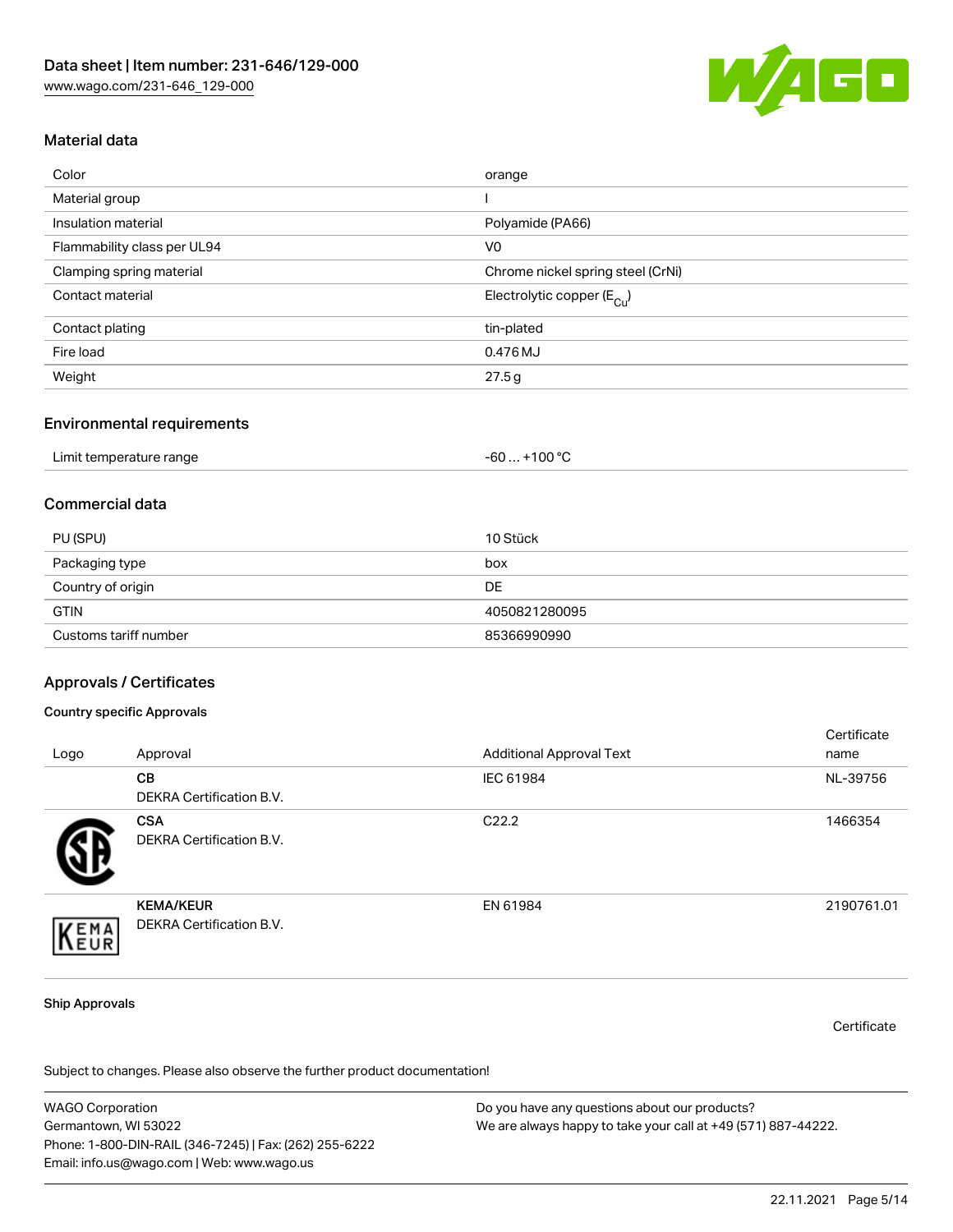## Data sheet | Item number: 231-646/129-000

[www.wago.com/231-646\\_129-000](http://www.wago.com/231-646_129-000)



| Logo                | Approval                       | <b>Additional Approval Text</b>                                                                              | name                             |
|---------------------|--------------------------------|--------------------------------------------------------------------------------------------------------------|----------------------------------|
|                     | BV<br>Bureau Veritas S.A.      | IEC 60998                                                                                                    | 11915/D0<br><b>BV</b>            |
| VERITAS             |                                |                                                                                                              |                                  |
| <b>UL-Approvals</b> |                                |                                                                                                              |                                  |
|                     |                                |                                                                                                              | Certificate                      |
| Logo                | Approval                       | <b>Additional Approval Text</b>                                                                              | name                             |
|                     | cURus                          | UL 1059                                                                                                      | E45172                           |
|                     | Underwriters Laboratories Inc. |                                                                                                              |                                  |
|                     | <b>UR</b>                      | <b>UL 1977</b>                                                                                               | E45171                           |
|                     | Underwriters Laboratories Inc. |                                                                                                              |                                  |
| Counterpart         |                                |                                                                                                              |                                  |
|                     | Item no.231-316/107-000        |                                                                                                              |                                  |
|                     | 2,50 mm <sup>2</sup> ; orange  | 1-conductor female connector; CAGE CLAMP®; 2.5 mm <sup>2</sup> ; Pin spacing 5.08 mm; 16-pole; Screw flange; | www.wago.com/231-316<br>/107-000 |

#### Optional accessories

Marking accessories

| Marking strip                                                                                                                                                                                   |                                  |
|-------------------------------------------------------------------------------------------------------------------------------------------------------------------------------------------------|----------------------------------|
| Item no.: 210-331/508-103<br>Marking strips; as a DIN A4 sheet; MARKED; 1-12 (200x); Height of marker strip: 2.3 mm/0.091 in; Strip<br>length 182 mm; Horizontal marking; Self-adhesive; white  | www.wago.com/210-331<br>/508-103 |
| Item no.: 210-331/508-104<br>Marking strips; as a DIN A4 sheet; MARKED; 13-24 (200x); Height of marker strip: 2.3 mm/0.091 in; Strip<br>length 182 mm; Horizontal marking; Self-adhesive; white | www.wago.com/210-331<br>/508-104 |
| Item no.: 210-332/508-202<br>Marking strips; as a DIN A4 sheet; MARKED; 1-16 (160x); Height of marker strip: 3 mm; Strip length 182<br>mm; Horizontal marking; Self-adhesive; white             | www.wago.com/210-332<br>/508-202 |
| Item no.: 210-332/508-204<br>Marking strips; as a DIN A4 sheet; MARKED; 17-32 (160x); Height of marker strip: 3 mm; Strip length<br>182 mm; Horizontal marking; Self-adhesive; white            | www.wago.com/210-332<br>/508-204 |

#### Item no.: 210-332/508-206

Subject to changes. Please also observe the further product documentation!

WAGO Corporation Germantown, WI 53022 Phone: 1-800-DIN-RAIL (346-7245) | Fax: (262) 255-6222 Email: info.us@wago.com | Web: www.wago.us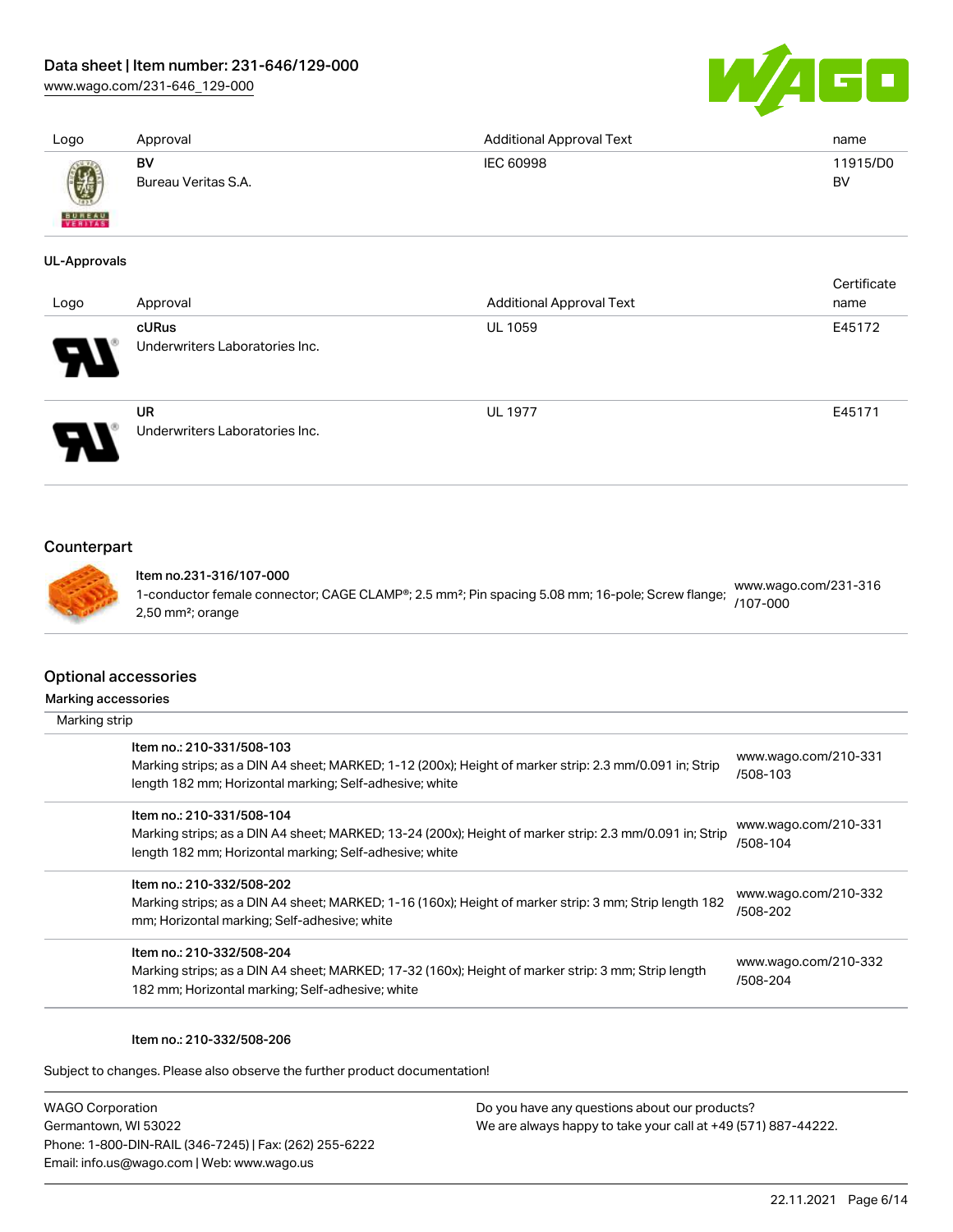

Marking strips; as a DIN A4 sheet; MARKED; 33-48 (160x); Height of marker strip: 3 mm; Strip length 182 mm; Horizontal marking; Self-adhesive; white [www.wago.com/210-332](http://www.wago.com/210-332/508-206)

[/508-206](http://www.wago.com/210-332/508-206)

|                | Item no.: 210-332/508-205<br>Marking strips; as a DIN A4 sheet; MARKED; 1-32 (80x); Height of marker strip: 3 mm; Strip length 182<br>mm; Horizontal marking; Self-adhesive; white | www.wago.com/210-332<br>/508-205 |
|----------------|------------------------------------------------------------------------------------------------------------------------------------------------------------------------------------|----------------------------------|
| <b>Tools</b>   |                                                                                                                                                                                    |                                  |
| Operating tool |                                                                                                                                                                                    |                                  |
|                | Item no.: 209-130<br>Operating tool; suitable for 264, 280 and 281 Series; 1-way; of insulating material; white                                                                    | www.wago.com/209-130             |
|                | Item no.: 209-132<br>Operating tool; for connecting comb-style jumper bar; 2-way; of insulating material                                                                           | www.wago.com/209-132             |
|                | Item no.: 210-657<br>Operating tool; Blade: 3.5 x 0.5 mm; with a partially insulated shaft; short; multicoloured                                                                   | www.wago.com/210-657             |
|                | Item no.: 210-720<br>Operating tool; Blade: 3.5 x 0.5 mm; with a partially insulated shaft; multicoloured                                                                          | www.wago.com/210-720             |
|                | Item no.: 231-131<br>Operating tool; made of insulating material; 1-way; loose; white                                                                                              | www.wago.com/231-131             |
|                | Item no.: 231-291<br>Operating tool; made of insulating material; 1-way; loose; red                                                                                                | www.wago.com/231-291             |
|                | Item no.: 280-432<br>Operating tool; made of insulating material; 2-way; white                                                                                                     | www.wago.com/280-432             |
|                | Item no.: 280-434<br>Operating tool; made of insulating material; 4-way                                                                                                            | www.wago.com/280-434             |
|                | Item no.: 280-437<br>Operating tool; made of insulating material; 7-way                                                                                                            | www.wago.com/280-437             |
|                | ltem no.: 280-440<br>Operating tool; made of insulating material; 10-way                                                                                                           | www.wago.com/280-440             |
|                | Item no.: 280-435<br>Operating tool; made of insulating material; 5-way; gray                                                                                                      | www.wago.com/280-435             |
|                | Item no.: 280-436<br>Operating tool; made of insulating material; 6-way                                                                                                            | www.wago.com/280-436             |
|                | Item no.: 280-438<br>Operating tool; made of insulating material; 8-way                                                                                                            | www.wago.com/280-438             |
|                |                                                                                                                                                                                    |                                  |

Item no.: 280-433

Subject to changes. Please also observe the further product documentation!

WAGO Corporation Germantown, WI 53022 Phone: 1-800-DIN-RAIL (346-7245) | Fax: (262) 255-6222 Email: info.us@wago.com | Web: www.wago.us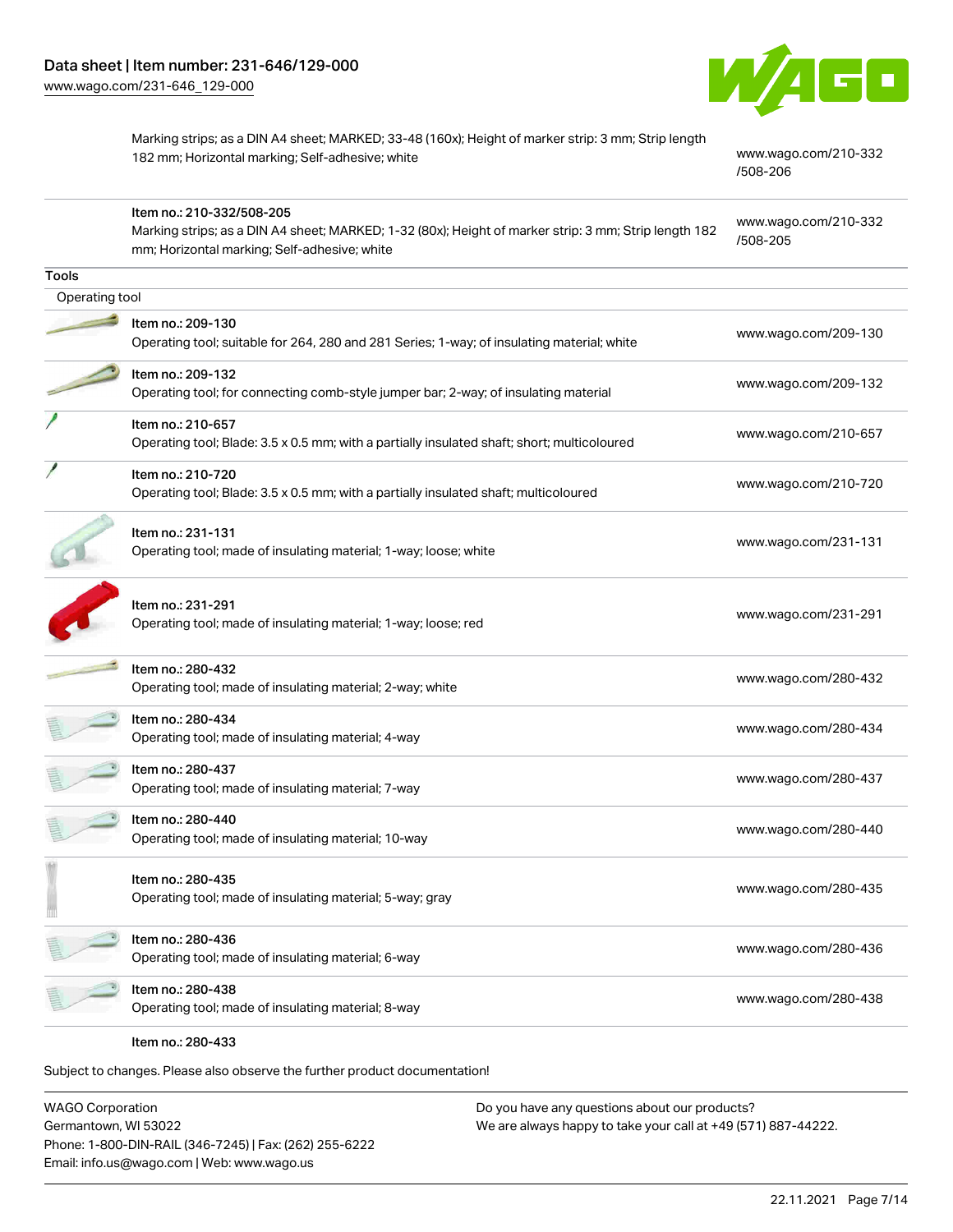[www.wago.com/231-646\\_129-000](http://www.wago.com/231-646_129-000)

| ż |  |
|---|--|
|   |  |
|   |  |

Operating tool; made of insulating material; 3-way [www.wago.com/280-433](http://www.wago.com/280-433)



| Strain relief         |                                                                                                                                                                                    |                      |
|-----------------------|------------------------------------------------------------------------------------------------------------------------------------------------------------------------------------|----------------------|
| Strain relief housing |                                                                                                                                                                                    |                      |
|                       | Item no.: 232-646<br>Strain relief housing; orange                                                                                                                                 | www.wago.com/232-646 |
| Cover                 |                                                                                                                                                                                    |                      |
| Cover                 |                                                                                                                                                                                    |                      |
|                       | Item no.: 231-669<br>Lockout caps; for covering unused clamping units; orange                                                                                                      | www.wago.com/231-669 |
| <b>Ferrules</b>       |                                                                                                                                                                                    |                      |
| Ferrule               |                                                                                                                                                                                    |                      |
|                       | Item no.: 216-101<br>Ferrule; Sleeve for 0.5 mm <sup>2</sup> / AWG 22; uninsulated; electro-tin plated; silver-colored                                                             | www.wago.com/216-101 |
|                       | Item no.: 216-104<br>Ferrule; Sleeve for 1.5 mm <sup>2</sup> / AWG 16; uninsulated; electro-tin plated; silver-colored                                                             | www.wago.com/216-104 |
|                       | Item no.: 216-106<br>Ferrule; Sleeve for 2.5 mm <sup>2</sup> / AWG 14; uninsulated; electro-tin plated; silver-colored                                                             | www.wago.com/216-106 |
|                       | Item no.: 216-102<br>Ferrule; Sleeve for 0.75 mm <sup>2</sup> / AWG 20; uninsulated; electro-tin plated; silver-colored                                                            | www.wago.com/216-102 |
|                       | Item no.: 216-103<br>Ferrule; Sleeve for 1 mm <sup>2</sup> / AWG 18; uninsulated; electro-tin plated                                                                               | www.wago.com/216-103 |
|                       | Item no.: 216-123<br>Ferrule; Sleeve for 1 mm <sup>2</sup> / AWG 18; uninsulated; electro-tin plated; silver-colored                                                               | www.wago.com/216-123 |
|                       | Item no.: 216-122<br>Ferrule; Sleeve for 0.75 mm <sup>2</sup> / AWG 20; uninsulated; electro-tin plated; silver-colored                                                            | www.wago.com/216-122 |
|                       | Item no.: 216-124<br>Ferrule; Sleeve for 1.5 mm <sup>2</sup> / AWG 16; uninsulated; electro-tin plated                                                                             | www.wago.com/216-124 |
|                       | Item no.: 216-142<br>Ferrule; Sleeve for 0.75 mm <sup>2</sup> / 18 AWG; uninsulated; electro-tin plated; electrolytic copper; gastight<br>crimped; acc. to DIN 46228, Part 1/08.92 | www.wago.com/216-142 |
|                       | Item no.: 216-132<br>Ferrule; Sleeve for 0.34 mm <sup>2</sup> / AWG 24; uninsulated; electro-tin plated                                                                            | www.wago.com/216-132 |
|                       | Item no.: 216-121<br>Ferrule; Sleeve for 0.5 mm <sup>2</sup> / AWG 22; uninsulated; electro-tin plated; silver-colored                                                             | www.wago.com/216-121 |
|                       | Item no.: 216-143<br>Ferrule; Sleeve for 1 mm <sup>2</sup> / AWG 18; uninsulated; electro-tin plated; electrolytic copper; gastight<br>crimped; acc. to DIN 46228, Part 1/08.92    | www.wago.com/216-143 |
|                       | Item no.: 216-131                                                                                                                                                                  |                      |

Subject to changes. Please also observe the further product documentation!

WAGO Corporation Germantown, WI 53022 Phone: 1-800-DIN-RAIL (346-7245) | Fax: (262) 255-6222 Email: info.us@wago.com | Web: www.wago.us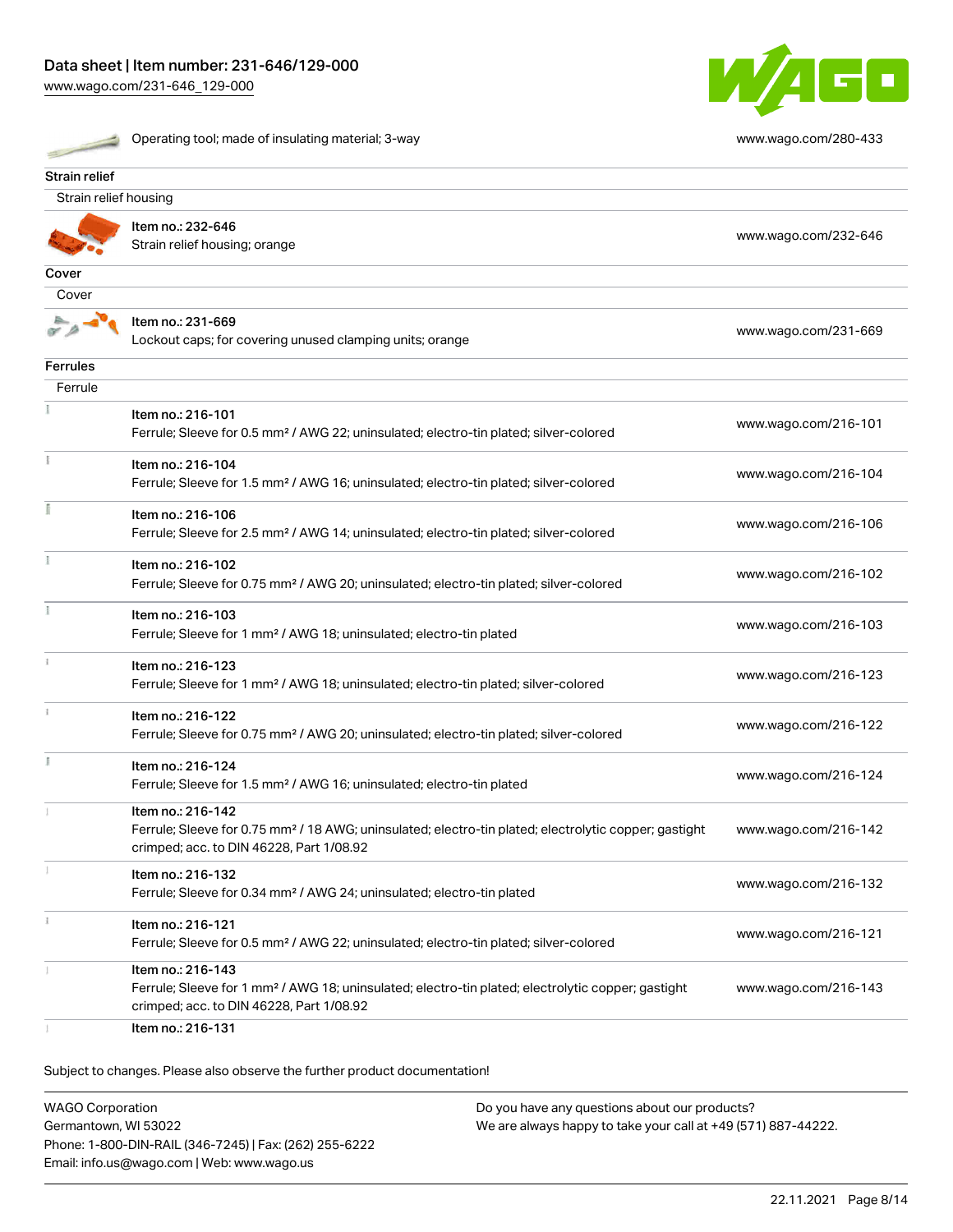

|   | Ferrule; Sleeve for 0.25 mm <sup>2</sup> / AWG 24; uninsulated; electro-tin plated; silver-colored                                                                                                      | www.wago.com/216-131 |
|---|---------------------------------------------------------------------------------------------------------------------------------------------------------------------------------------------------------|----------------------|
|   | Item no.: 216-141<br>Ferrule; Sleeve for 0.5 mm <sup>2</sup> / 20 AWG; uninsulated; electro-tin plated; electrolytic copper; gastight<br>crimped; acc. to DIN 46228, Part 1/08.92                       | www.wago.com/216-141 |
|   | Item no.: 216-152<br>Ferrule; Sleeve for 0.34 mm <sup>2</sup> / AWG 24; uninsulated; electro-tin plated                                                                                                 | www.wago.com/216-152 |
|   | Item no.: 216-203<br>Ferrule; Sleeve for 1 mm <sup>2</sup> / AWG 18; insulated; electro-tin plated; red                                                                                                 | www.wago.com/216-203 |
|   | Item no.: 216-202<br>Ferrule; Sleeve for 0.75 mm <sup>2</sup> / 18 AWG; insulated; electro-tin plated; gray                                                                                             | www.wago.com/216-202 |
|   | Item no.: 216-151<br>Ferrule; Sleeve for 0.25 mm <sup>2</sup> / AWG 24; uninsulated; electro-tin plated                                                                                                 | www.wago.com/216-151 |
|   | Item no.: 216-204<br>Ferrule; Sleeve for 1.5 mm <sup>2</sup> / AWG 16; insulated; electro-tin plated; black                                                                                             | www.wago.com/216-204 |
|   | Item no.: 216-144<br>Ferrule; Sleeve for 1.5 mm <sup>2</sup> / AWG 16; uninsulated; electro-tin plated; electrolytic copper; gastight<br>crimped; acc. to DIN 46228, Part 1/08.92; silver-colored       | www.wago.com/216-144 |
|   | Item no.: 216-201<br>Ferrule; Sleeve for 0.5 mm <sup>2</sup> / 20 AWG; insulated; electro-tin plated; white                                                                                             | www.wago.com/216-201 |
|   | Item no.: 216-223<br>Ferrule; Sleeve for 1 mm <sup>2</sup> / AWG 18; insulated; electro-tin plated; red                                                                                                 | www.wago.com/216-223 |
|   | Item no.: 216-241<br>Ferrule; Sleeve for 0.5 mm <sup>2</sup> / 20 AWG; insulated; electro-tin plated; electrolytic copper; gastight<br>crimped; acc. to DIN 46228, Part 4/09.90; white                  | www.wago.com/216-241 |
|   | Item no.: 216-242<br>Ferrule; Sleeve for 0.75 mm <sup>2</sup> / 18 AWG; insulated; electro-tin plated; electrolytic copper; gastight<br>crimped; acc. to DIN 46228, Part 4/09.90; gray                  | www.wago.com/216-242 |
|   | Item no.: 216-222<br>Ferrule; Sleeve for 0.75 mm <sup>2</sup> / 18 AWG; insulated; electro-tin plated; gray                                                                                             | www.wago.com/216-222 |
|   | Item no.: 216-221<br>Ferrule; Sleeve for 0.5 mm <sup>2</sup> / 20 AWG; insulated; electro-tin plated; white                                                                                             | www.wago.com/216-221 |
| 1 | Item no.: 216-224<br>Ferrule; Sleeve for 1.5 mm <sup>2</sup> / AWG 16; insulated; electro-tin plated; black                                                                                             | www.wago.com/216-224 |
|   | Item no.: 216-243<br>Ferrule; Sleeve for 1 mm <sup>2</sup> / AWG 18; insulated; electro-tin plated; electrolytic copper; gastight crimped; www.wago.com/216-243<br>acc. to DIN 46228, Part 4/09.90; red |                      |
| 1 | Item no.: 216-244<br>Ferrule; Sleeve for 1.5 mm <sup>2</sup> / AWG 16; insulated; electro-tin plated; electrolytic copper; gastight<br>crimped; acc. to DIN 46228, Part 4/09.90; black                  | www.wago.com/216-244 |
|   | Item no.: 216-263                                                                                                                                                                                       |                      |

Subject to changes. Please also observe the further product documentation!

| <b>WAGO Corporation</b>                                | Do you have any questions about our products?                 |
|--------------------------------------------------------|---------------------------------------------------------------|
| Germantown, WI 53022                                   | We are always happy to take your call at +49 (571) 887-44222. |
| Phone: 1-800-DIN-RAIL (346-7245)   Fax: (262) 255-6222 |                                                               |
| Email: info.us@wago.com   Web: www.wago.us             |                                                               |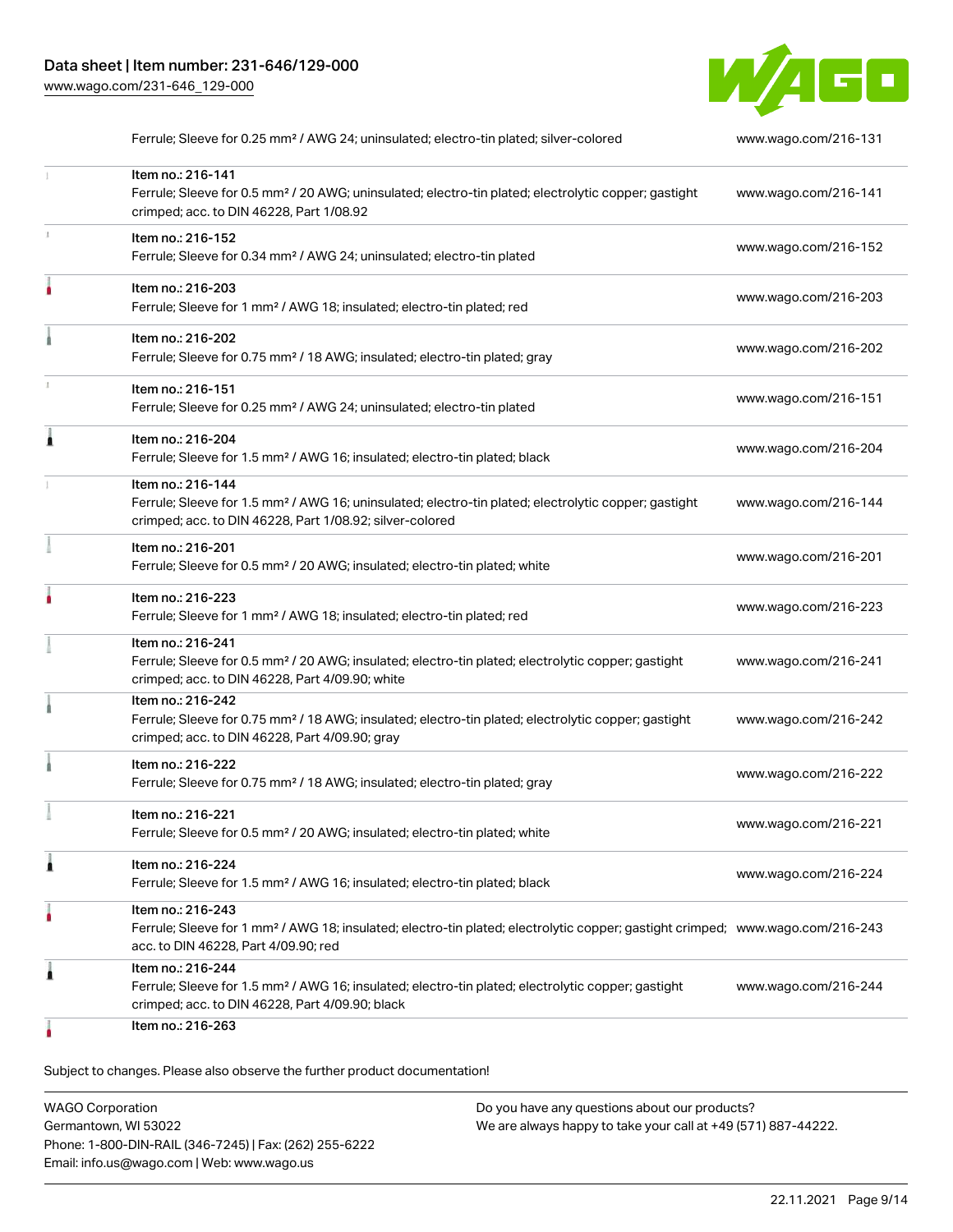

Ferrule; Sleeve for 1 mm² / AWG 18; insulated; electro-tin plated; electrolytic copper; gastight crimped; [www.wago.com/216-263](http://www.wago.com/216-263) acc. to DIN 46228, Part 4/09.90; red

|                   | Item no.: 216-264<br>Ferrule; Sleeve for 1.5 mm <sup>2</sup> / AWG 16; insulated; electro-tin plated; electrolytic copper; gastight                                                    | www.wago.com/216-264 |
|-------------------|----------------------------------------------------------------------------------------------------------------------------------------------------------------------------------------|----------------------|
|                   | crimped; acc. to DIN 46228, Part 4/09.90; black                                                                                                                                        |                      |
| ۸                 | Item no.: 216-284<br>Ferrule; Sleeve for 1.5 mm <sup>2</sup> / AWG 16; insulated; electro-tin plated; electrolytic copper; gastight<br>crimped; acc. to DIN 46228, Part 4/09.90; black | www.wago.com/216-284 |
|                   | Item no.: 216-262<br>Ferrule; Sleeve for 0.75 mm <sup>2</sup> / 18 AWG; insulated; electro-tin plated; electrolytic copper; gastight<br>crimped; acc. to DIN 46228, Part 4/09.90; gray | www.wago.com/216-262 |
|                   | Item no.: 216-301<br>Ferrule; Sleeve for 0.25 mm <sup>2</sup> / AWG 24; insulated; electro-tin plated; yellow                                                                          | www.wago.com/216-301 |
|                   | Item no.: 216-321<br>Ferrule; Sleeve for 0.25 mm <sup>2</sup> / AWG 24; insulated; electro-tin plated; yellow                                                                          | www.wago.com/216-321 |
|                   | Item no.: 216-322<br>Ferrule; Sleeve for 0.34 mm <sup>2</sup> / 22 AWG; insulated; electro-tin plated; green                                                                           | www.wago.com/216-322 |
| à                 | Item no.: 216-302<br>Ferrule; Sleeve for 0.34 mm <sup>2</sup> / 22 AWG; insulated; electro-tin plated; light turquoise                                                                 | www.wago.com/216-302 |
| Jumpers           |                                                                                                                                                                                        |                      |
| Jumper            |                                                                                                                                                                                        |                      |
|                   | Item no.: 231-905<br>Jumper; for conductor entry; 5-way; insulated; gray                                                                                                               | www.wago.com/231-905 |
|                   | Item no.: 231-903<br>Jumper; for conductor entry; 3-way; insulated; gray                                                                                                               | www.wago.com/231-903 |
|                   | Item no.: 231-907<br>Jumper; for conductor entry; 7-way; insulated; gray                                                                                                               | www.wago.com/231-907 |
|                   | Item no.: 231-910<br>Jumper; for conductor entry; 10-way; insulated; gray                                                                                                              | www.wago.com/231-910 |
|                   | Item no.: 231-902<br>Jumper; for conductor entry; 2-way; insulated; gray                                                                                                               | www.wago.com/231-902 |
| Insulations stops |                                                                                                                                                                                        |                      |
| Insulation stop   |                                                                                                                                                                                        |                      |
|                   |                                                                                                                                                                                        |                      |

LEEEE

Item no.: 231-672 Insulation stop; 0.75 - 1 mm<sup>2</sup>; dark gray [www.wago.com/231-672](http://www.wago.com/231-672) www.wago.com/231-672

Subject to changes. Please also observe the further product documentation!

WAGO Corporation Germantown, WI 53022 Phone: 1-800-DIN-RAIL (346-7245) | Fax: (262) 255-6222 Email: info.us@wago.com | Web: www.wago.us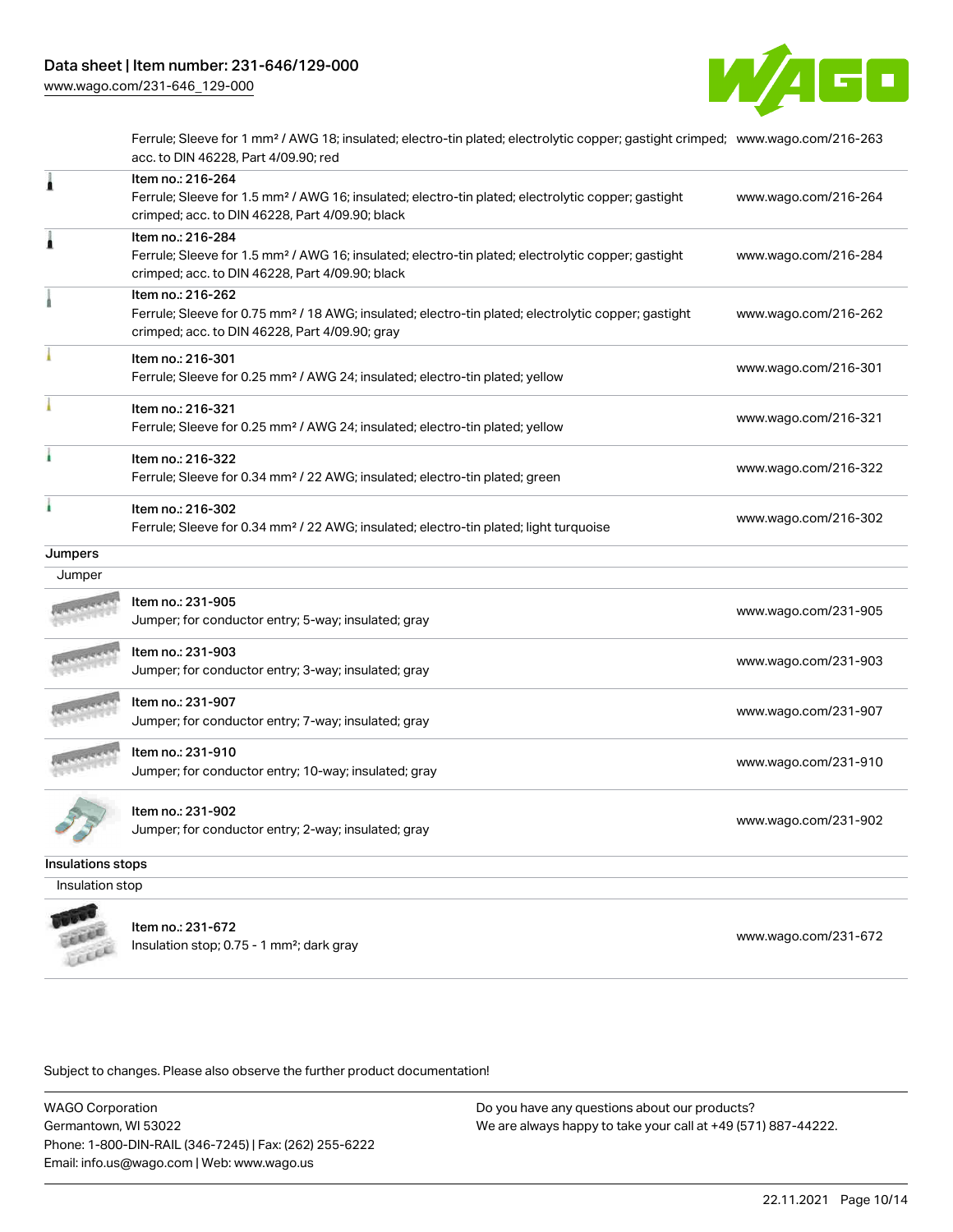

[www.wago.com/231-670](http://www.wago.com/231-670)

Item no.: 231-670 Insulation stop; 0.08-0.2 mm² / 0.2 mm² "s"; white

| <b>TEXT</b><br>cicco                             | Item no.: 231-671<br>Insulation stop; 0.25 - 0.5 mm <sup>2</sup> ; light gray                                                                 |            | www.wago.com/231-671 |          |
|--------------------------------------------------|-----------------------------------------------------------------------------------------------------------------------------------------------|------------|----------------------|----------|
| Coding                                           |                                                                                                                                               |            |                      |          |
| Coding                                           |                                                                                                                                               |            |                      |          |
|                                                  | Item no.: 231-129<br>Coding key; snap-on type; light gray                                                                                     |            | www.wago.com/231-129 |          |
| <b>Downloads</b><br>Documentation                |                                                                                                                                               |            |                      |          |
| <b>Additional Information</b>                    |                                                                                                                                               |            |                      |          |
| Technical explanations                           |                                                                                                                                               | 2019 Apr 3 | pdf<br>2.0 MB        | Download |
| <b>CAD files</b><br>CAD data                     |                                                                                                                                               |            |                      |          |
| 2D/3D Models 231-646/129-000                     |                                                                                                                                               |            | <b>URL</b>           | Download |
| <b>CAE</b> data                                  |                                                                                                                                               |            |                      |          |
|                                                  | ZUKEN Portal 231-646/129-000                                                                                                                  |            | <b>URL</b>           | Download |
|                                                  | <b>Environmental Product Compliance</b>                                                                                                       |            |                      |          |
| <b>Compliance Search</b>                         |                                                                                                                                               |            |                      |          |
| Environmental Product Compliance 231-646/129-000 |                                                                                                                                               |            | <b>URL</b>           | Download |
|                                                  | 1-conductor male connector; CAGE CLAMP®; 2.5 mm <sup>2</sup> ; Pin spacing 5.08 mm; 16-pole;<br>Snap-in flange; 2,50 mm <sup>2</sup> ; orange |            |                      |          |

#### Installation Notes

Subject to changes. Please also observe the further product documentation!

WAGO Corporation Germantown, WI 53022 Phone: 1-800-DIN-RAIL (346-7245) | Fax: (262) 255-6222 Email: info.us@wago.com | Web: www.wago.us Do you have any questions about our products? We are always happy to take your call at +49 (571) 887-44222.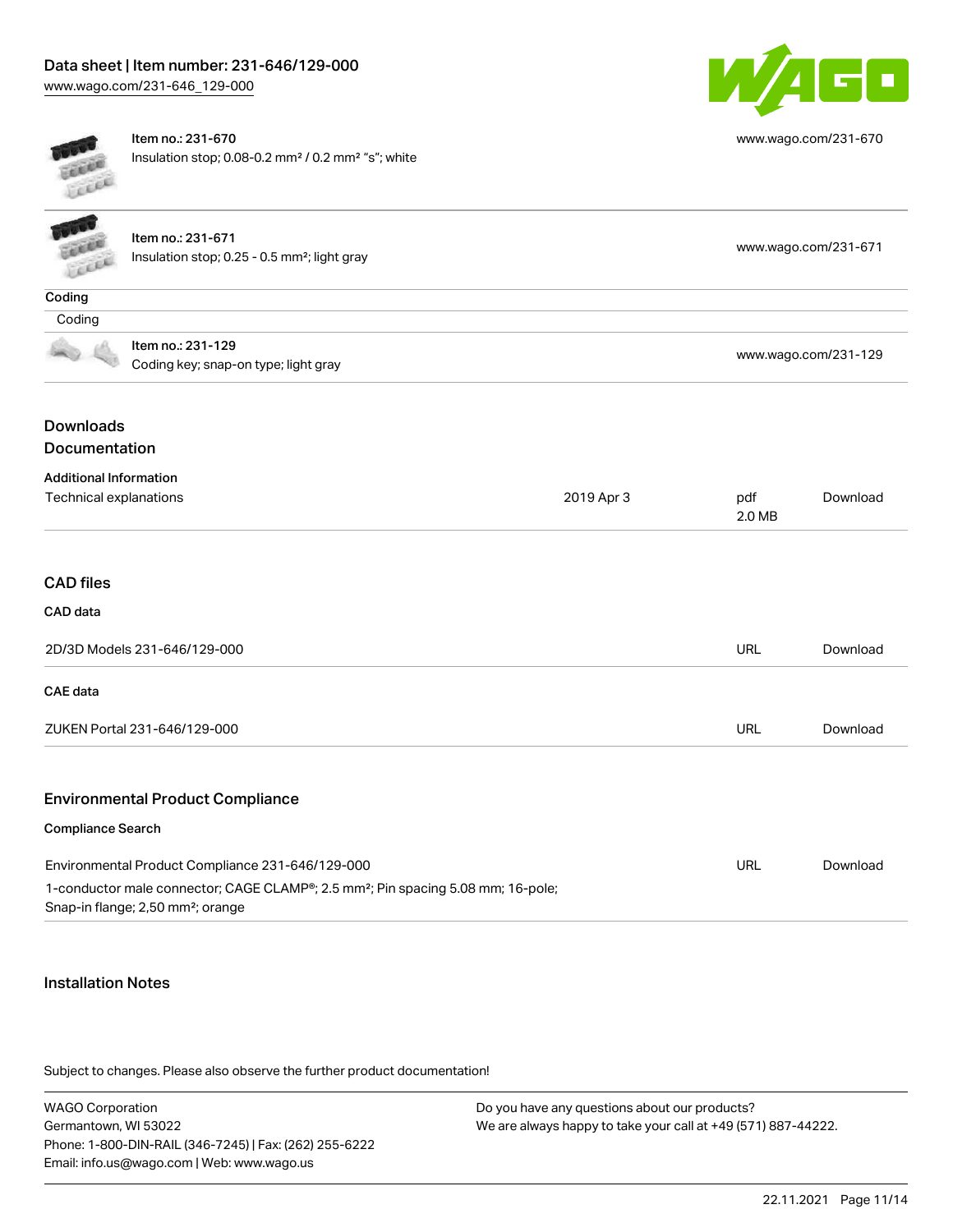



Inserting a conductor via 3.5 mm screwdriver – CAGE CLAMP® actuation parallel to conductor entry.



Inserting a conductor via 3.5 mm screwdriver – CAGE CLAMP® actuation perpendicular to conductor entry.



Inserting a conductor into CAGE CLAMP® unit via operating lever (231-291).



Inserting a conductor via operating tool.

#### Coding



Coding a male header – fitting coding key(s).

Subject to changes. Please also observe the further product documentation!

WAGO Corporation Germantown, WI 53022 Phone: 1-800-DIN-RAIL (346-7245) | Fax: (262) 255-6222 Email: info.us@wago.com | Web: www.wago.us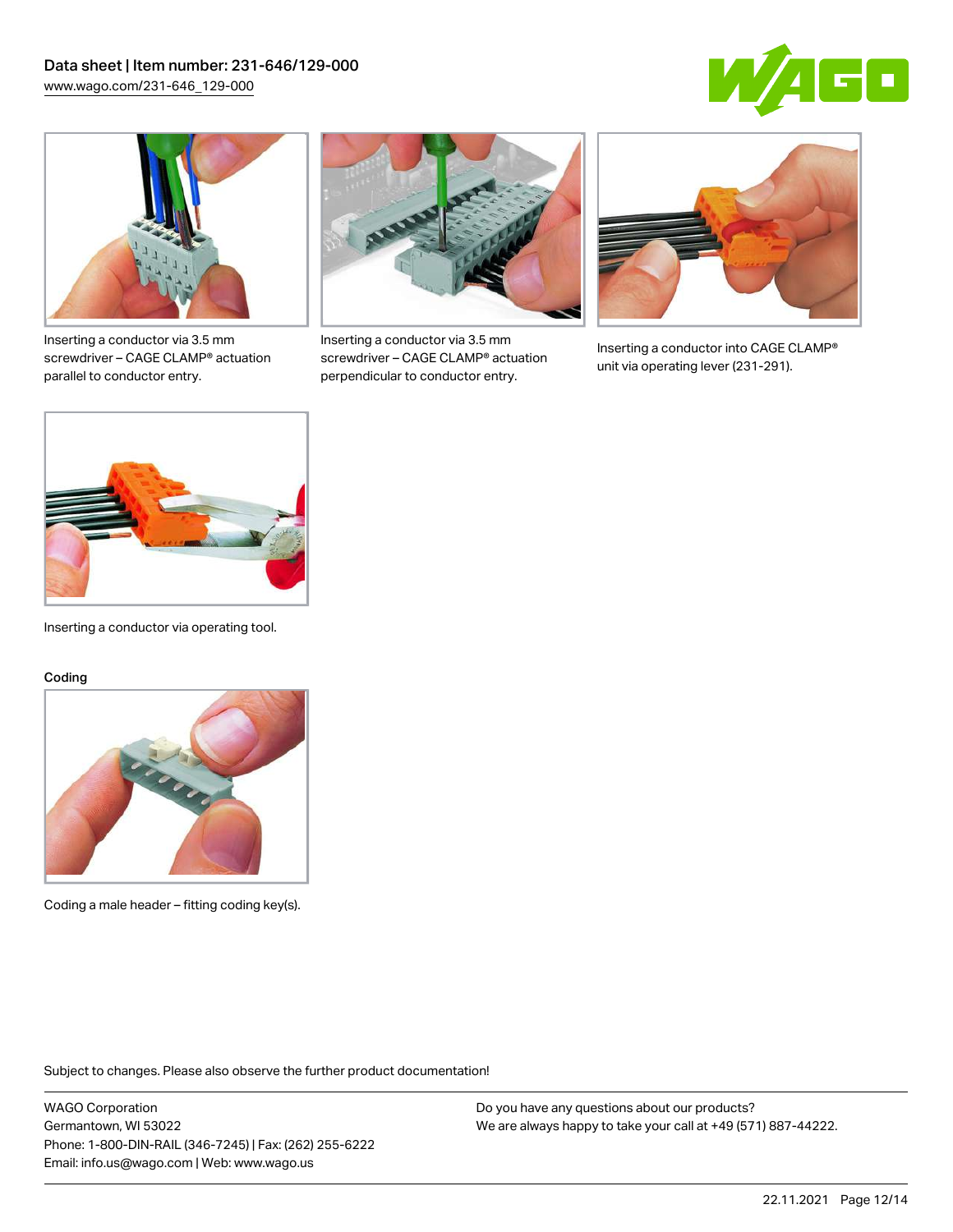



Testing – female connector with CAGE CLAMP®

Integrated test ports for testing perpendicular to conductor entry via 2 or 2.3 mm Ø test plug

Installation

![](_page_12_Picture_6.jpeg)

Male connector with strain relief plate

![](_page_12_Picture_8.jpeg)

Strain relief housing shown with a male connector equipped with CAGE CLAMP®

Marking

Subject to changes. Please also observe the further product documentation!

WAGO Corporation Germantown, WI 53022 Phone: 1-800-DIN-RAIL (346-7245) | Fax: (262) 255-6222 Email: info.us@wago.com | Web: www.wago.us